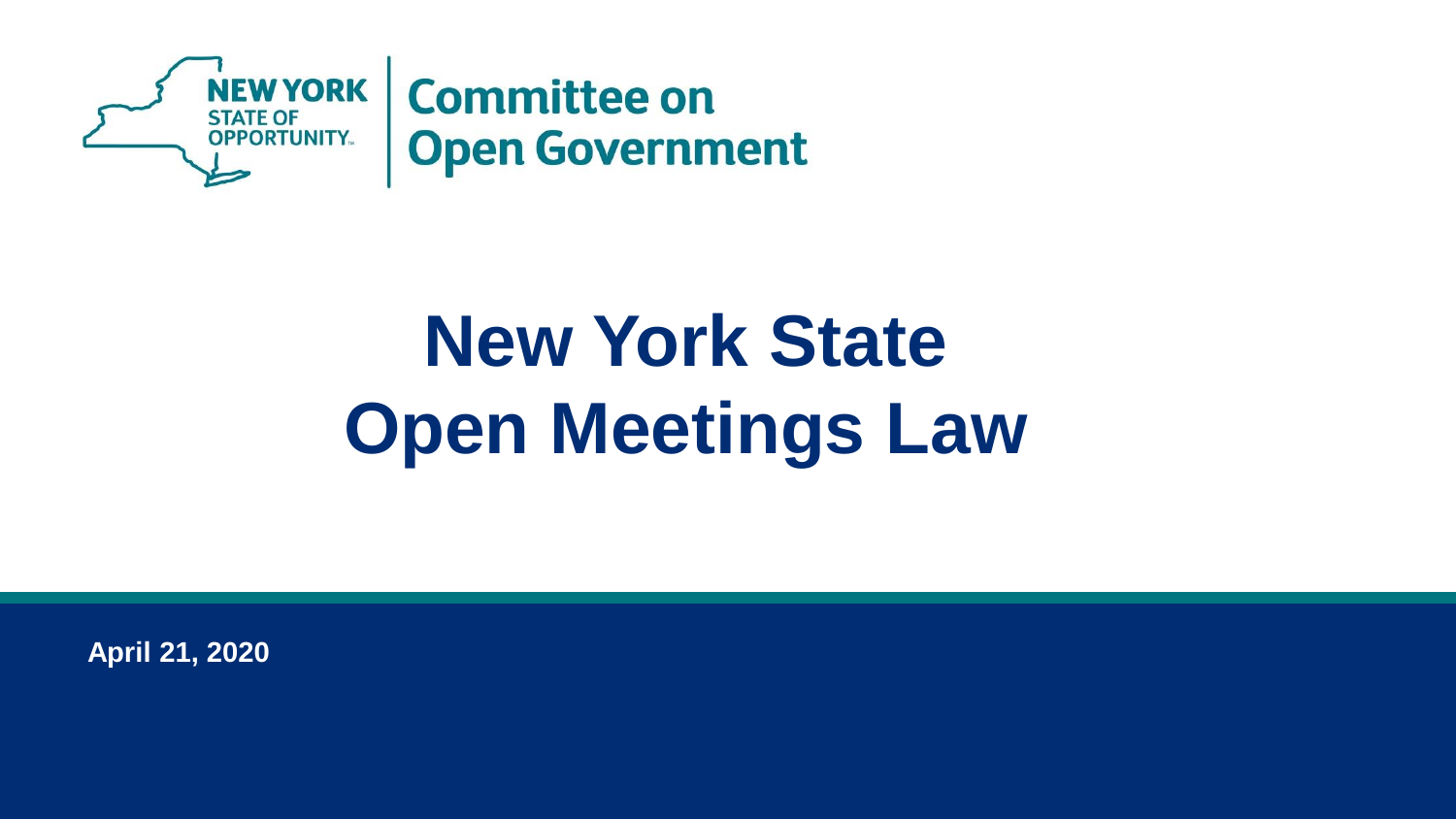

### Public Officers Law Article 7 Sections 100-111

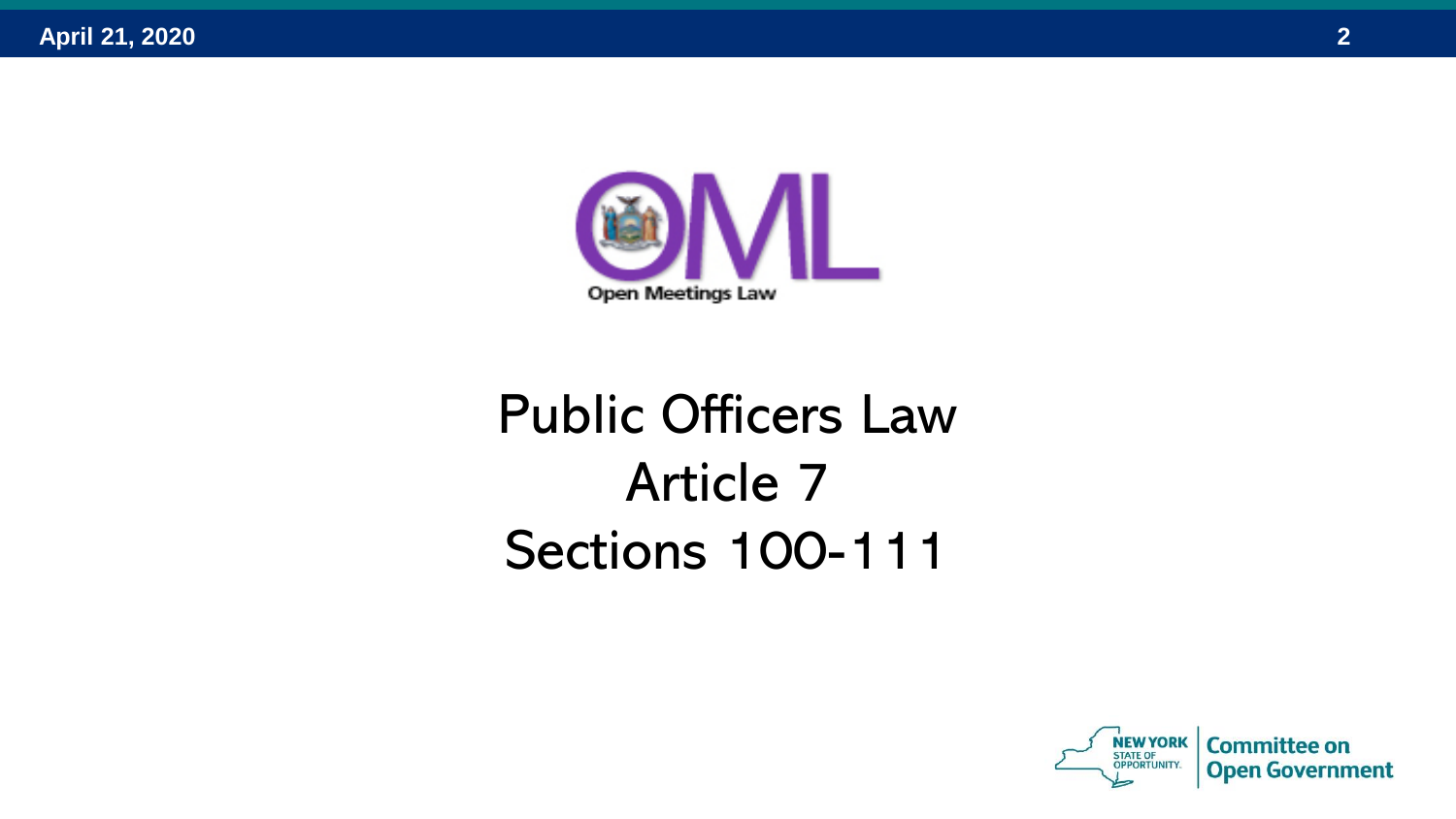# Intent of the Law

- It is essential that public business be performed in an open and public manner and that the citizens be "fully aware of and able to observe the performance of public officials."
- Citizens have the right "to attend and listen to the deliberations and decisions that go into the making of public policy."

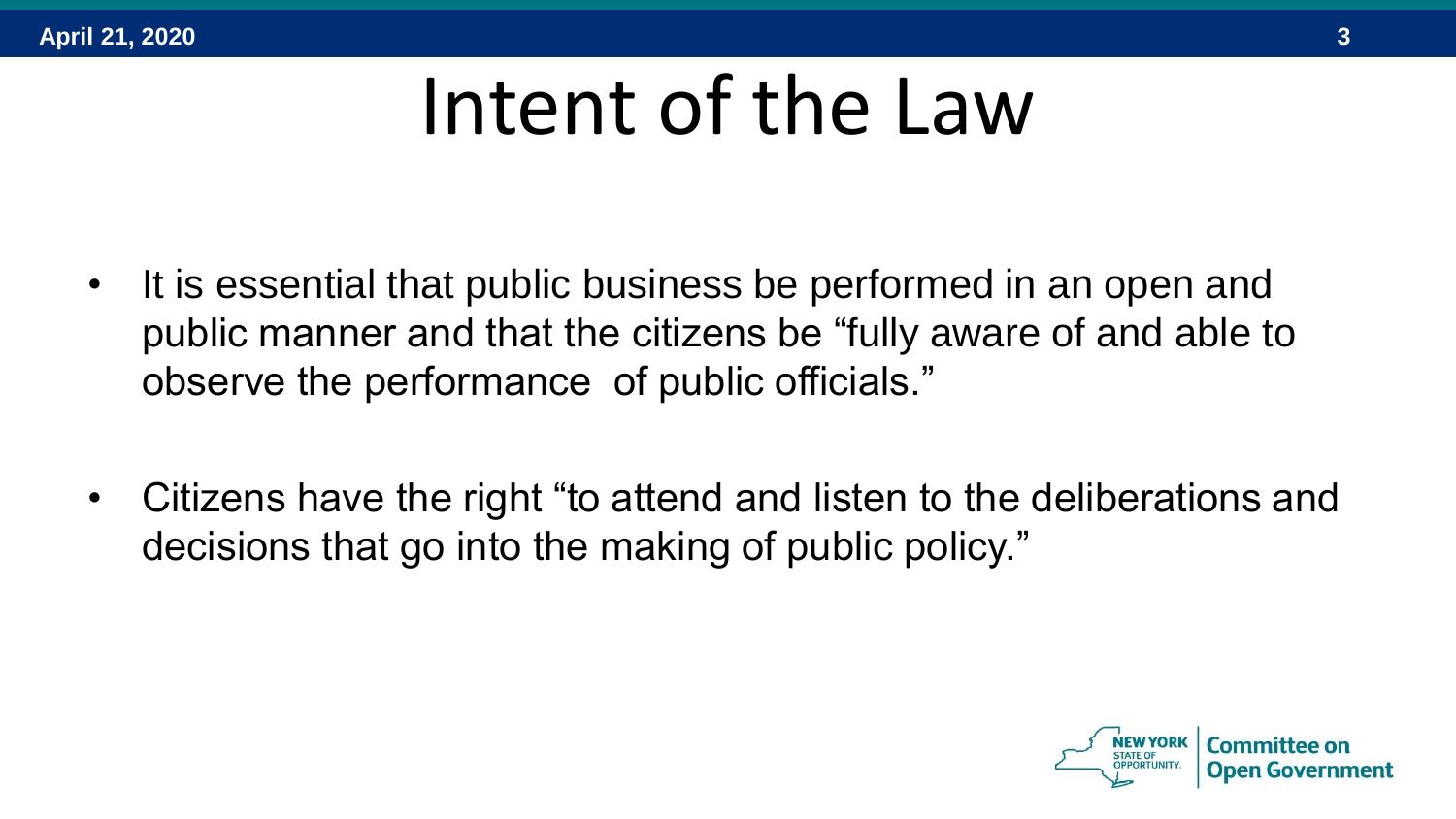# New York State Response to the Novel Coronavirus

On March 13, 2020, Governor Cuomo, in response to a disaster emergency declared pursuant to New York State Executive Law § 28, issued Executive Order 202.1 suspending certain aspects of the OML relating to inperson attendance.

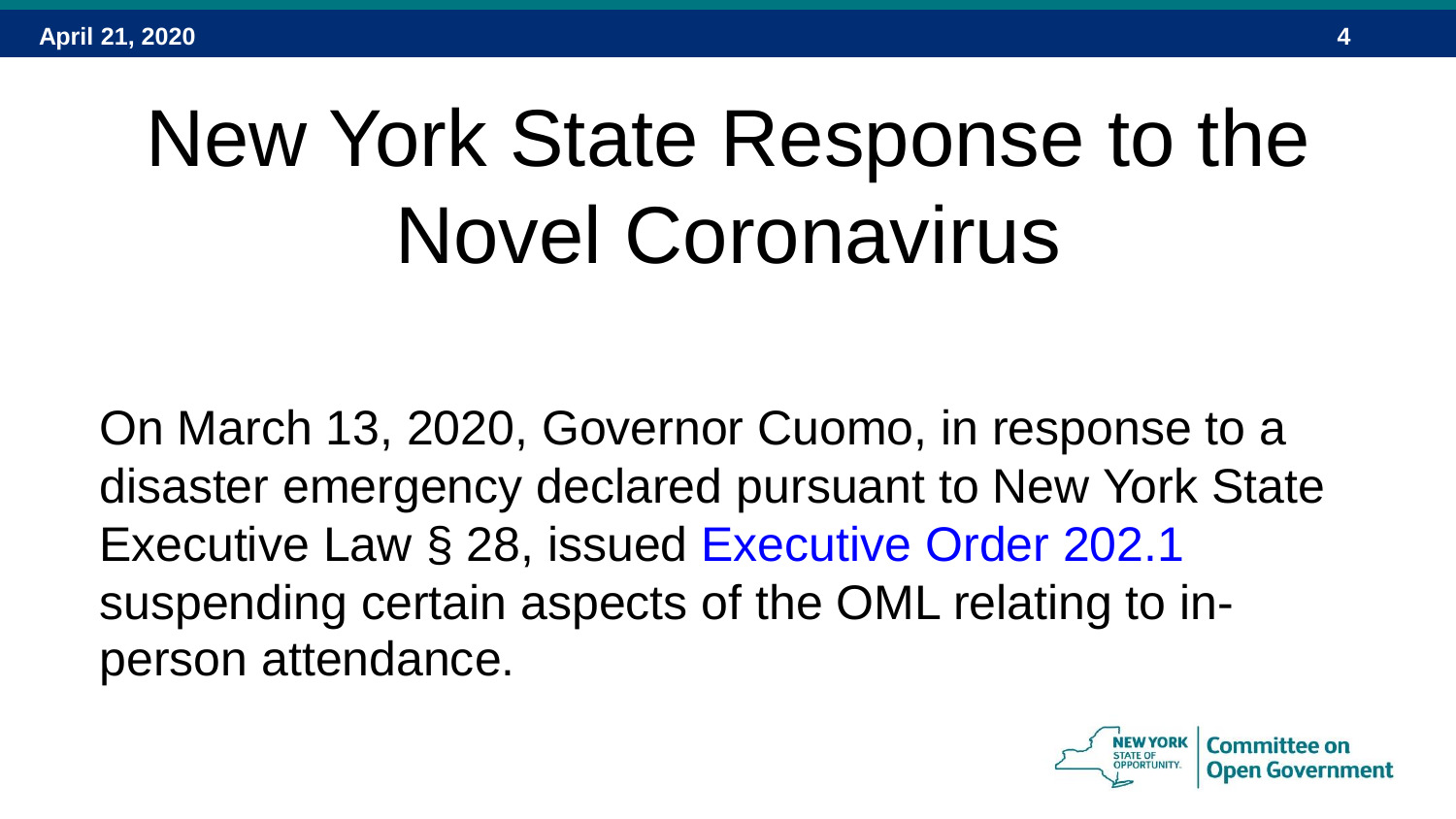## Executive Order 202.1 March 13, 2020

#### **"Suspension of law allowing the attendance of meetings telephonically or other similar service:**

Article 7 of the Public Officers Law [the Open Meetings Law], to the extent necessary to permit any public body to meet and take such actions authorized by the law without permitting in public in-person access to meetings and authorizing such meetings to be held remotely by conference call or similar service, provided that the public has the ability to view or listen to such proceeding and that such meetings are recorded and later transcribed…"

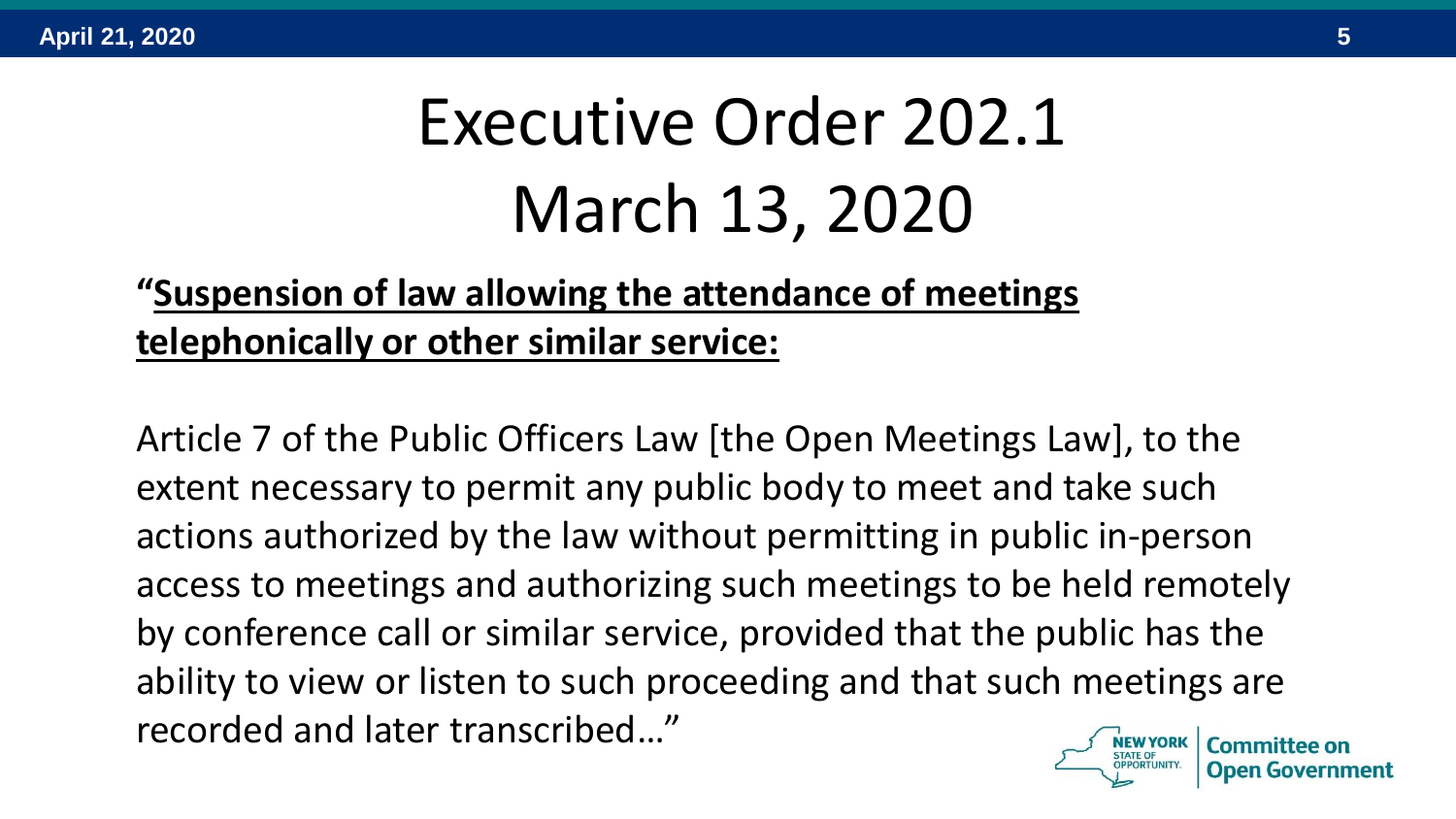## Executive Order 202.1 March 13, 2020

**The Order did not prohibit public bodies from allowing in-person attendance at their meetings.**

**Gave discretion to the public bodies to act in their constituents best interest.** 

**However…**

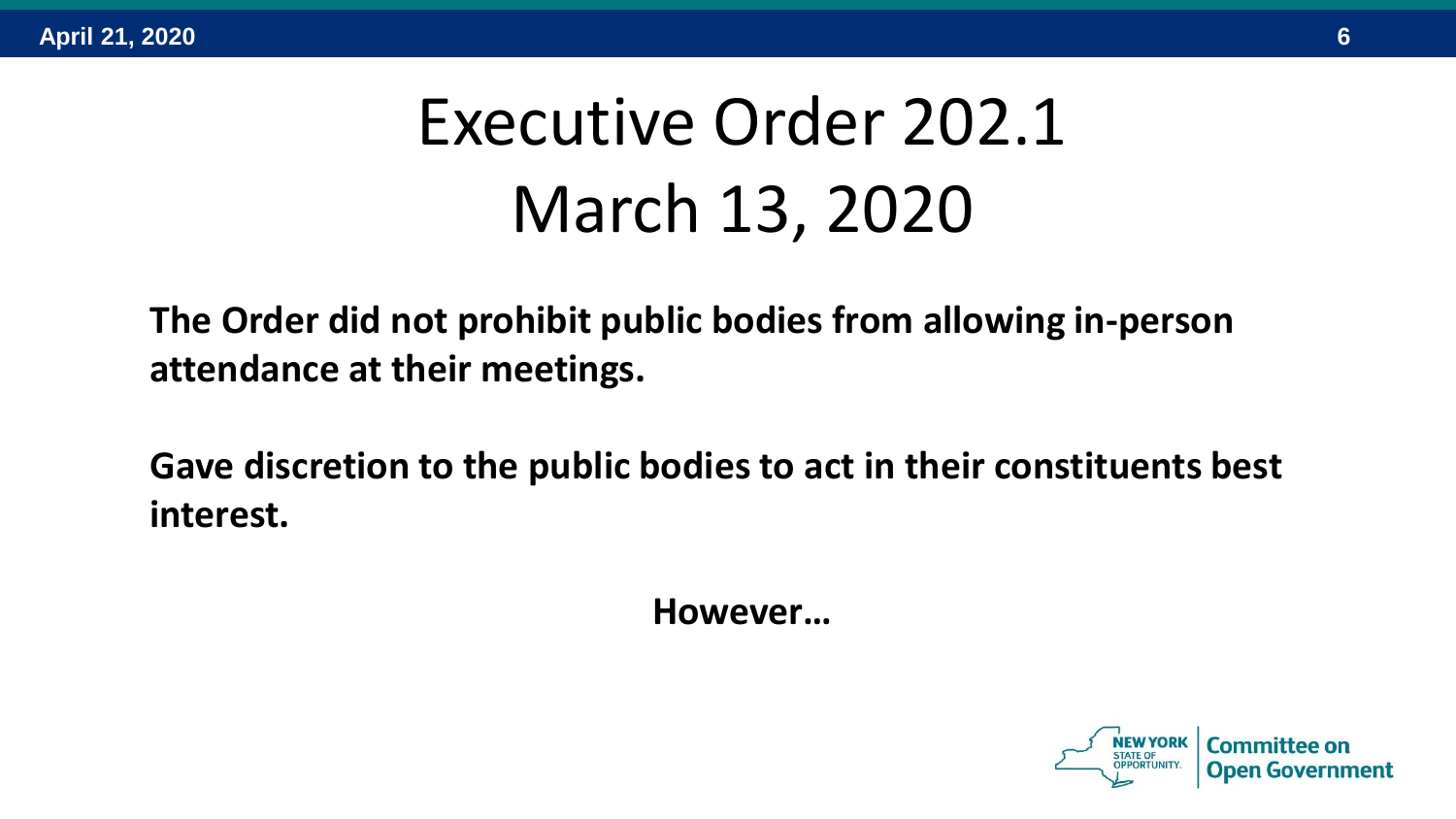# New York State Response to the Novel Coronavirus

In subsequent Executive Orders, the Governor required large gatherings of individuals to be cancelled.

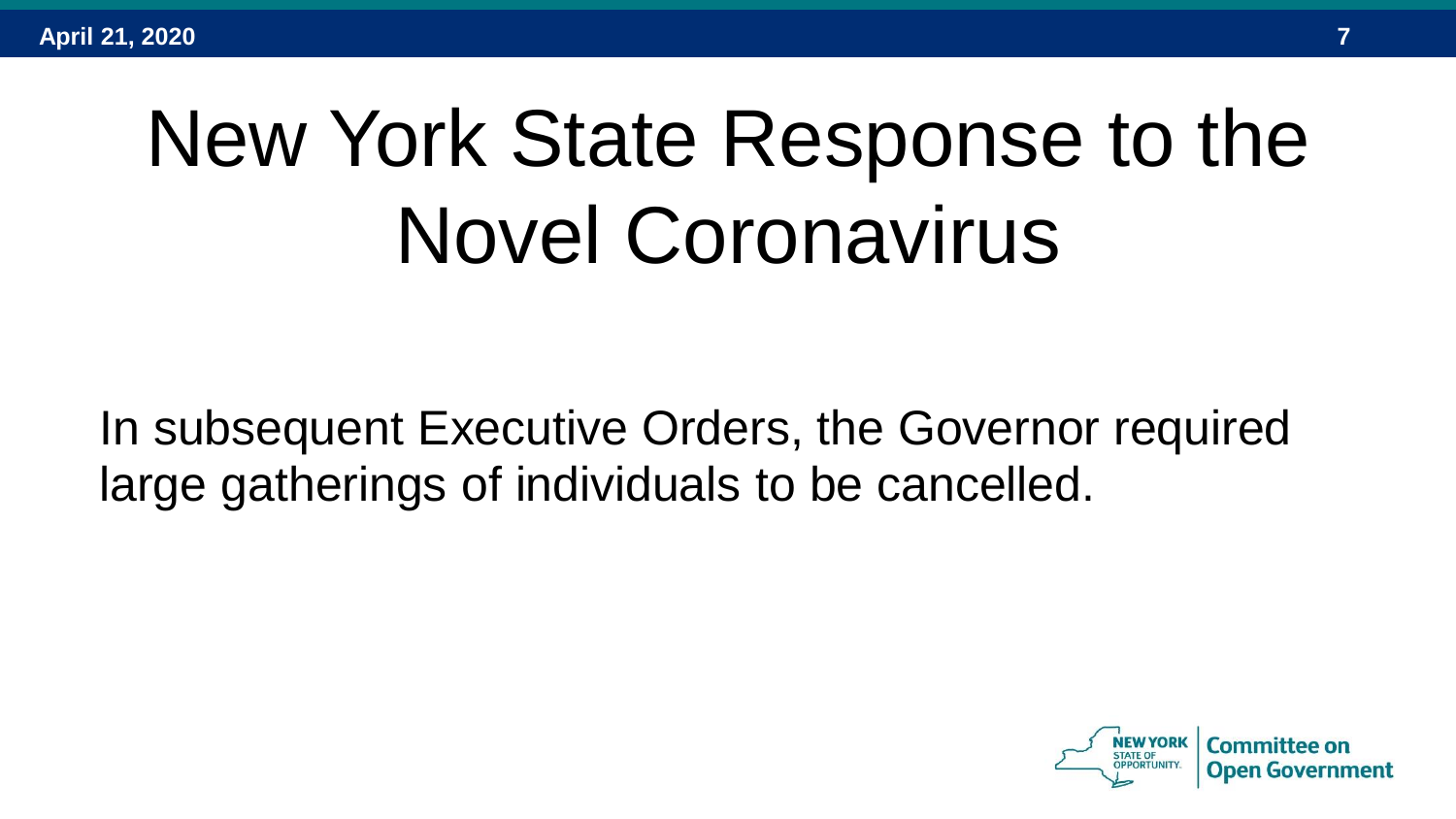# Executive Order 202.3 March 16, 2020

"any large gathering or event (concert, conference, worship service, performance before a large audience, etc.) shall be cancelled or postponed if more than fifty persons are expected in attendance, at any location in New York State until further notice. ."

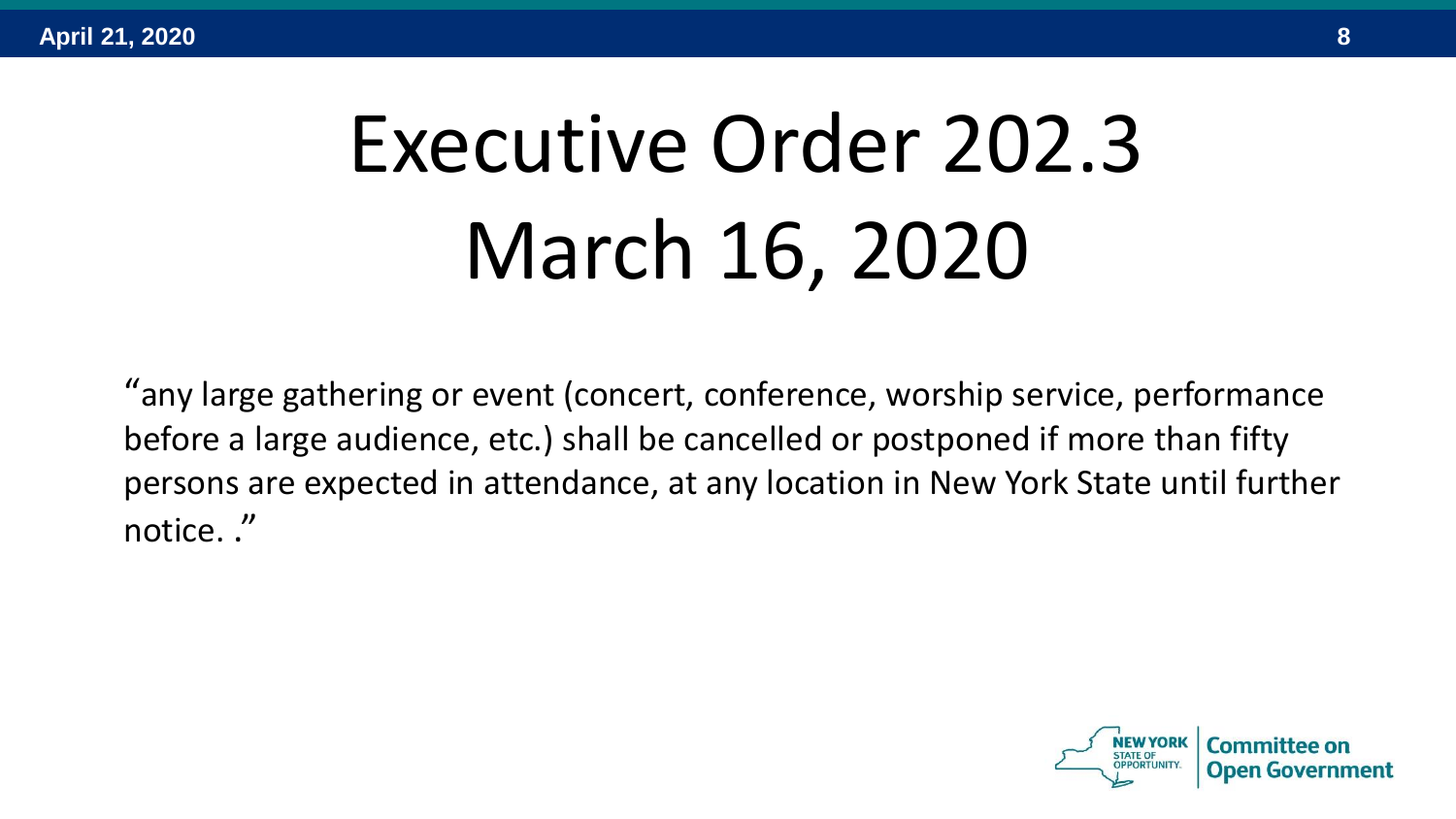## Executive Order 202.10 March 23, 2020

"Non-essential gatherings of individuals of any size for any reason (e.g. parties, celebrations or other social events) are canceled or postponed at this time."

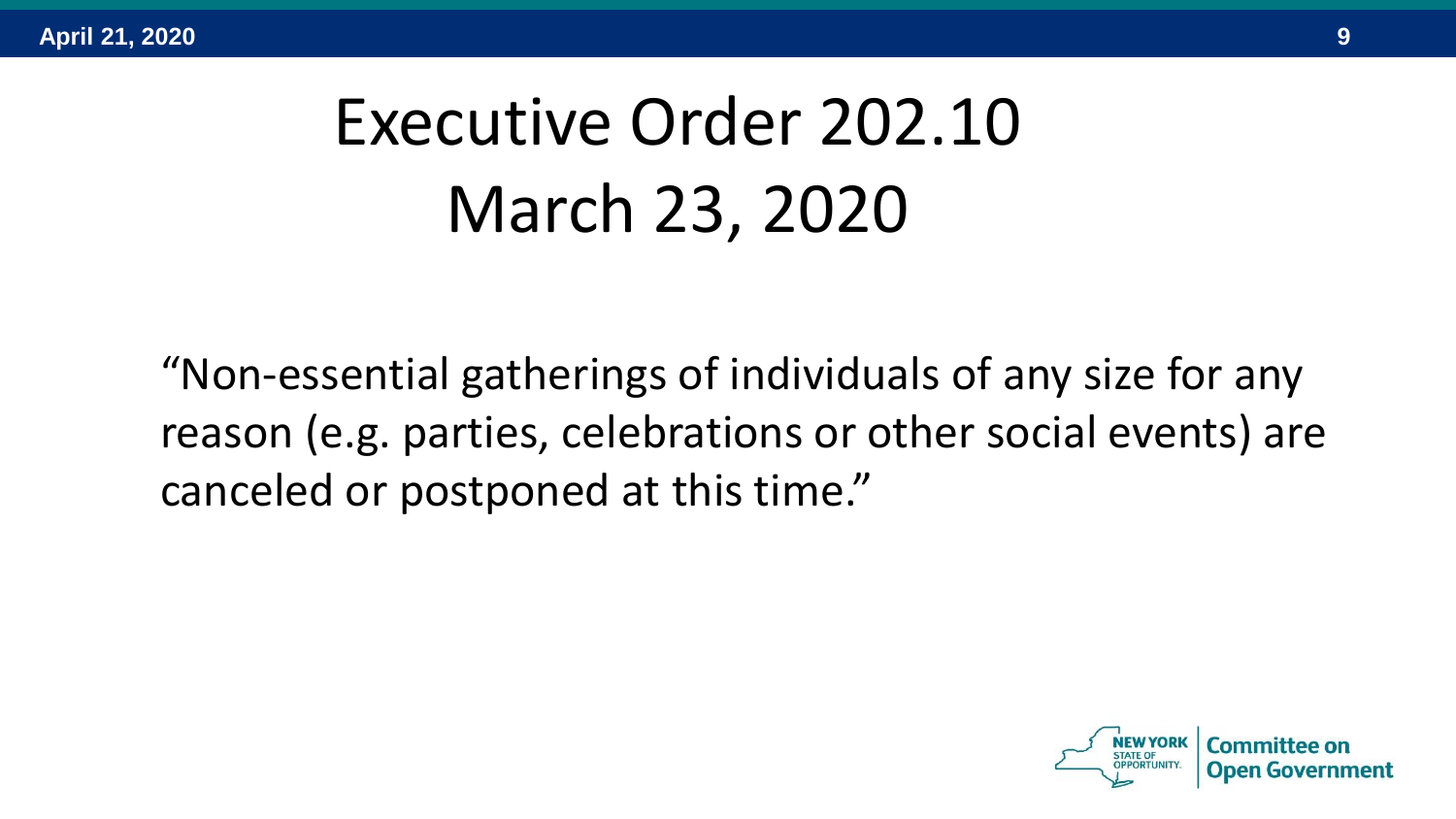# Effect of EOs on OML

## **OML §102(1)**

"Meeting" means the official convening of a public body for the purpose of conducting public business, including the use of videoconferencing for attendance and participation by the members of the public body.

### **Executive Order 202.1**

Authorizes meetings to be held remotely by conference call or similar service. The Order suspends the requirement of the OML and §41 of the General Construction Law that members of the body be physically convened or convened by videoconferencing in order to achieve a quorum and conduct the public business. Teleconferencing is permitted.

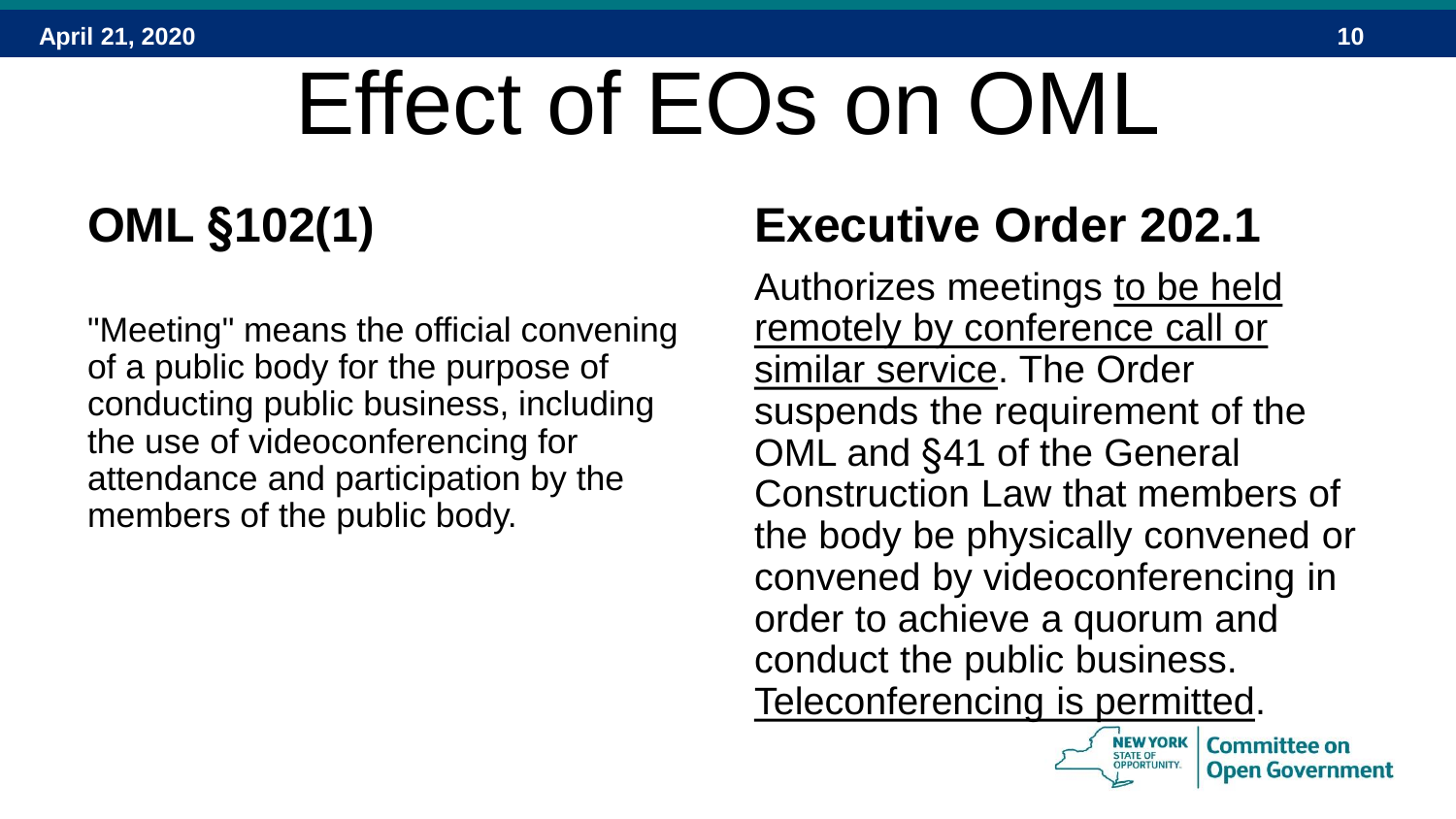### Effect of EOs on OML **OML §103 EO 202.1**

#### **Open meetings and executive sessions.**

(a) Every meeting of a public body shall be open to the general public....

(b) Public bodies shall make or cause to be made all reasonable efforts to ensure that meetings are held in facilities that permit barrierfree physical access to the physically handicapped ...

(c) A public body that uses videoconferencing to conduct its meetings shall provide an opportunity for the public to attend, listen and observe at any site at which a member participates.

(d) Public bodies shall make or cause to be made all reasonable efforts to ensure that meetings are held in an appropriate facility which can adequately accommodate members of the public who wish to attend such meetings.

Authorizes public bodies to hold meetings "without permitting in public inperson access to meetings…"



**Committee on**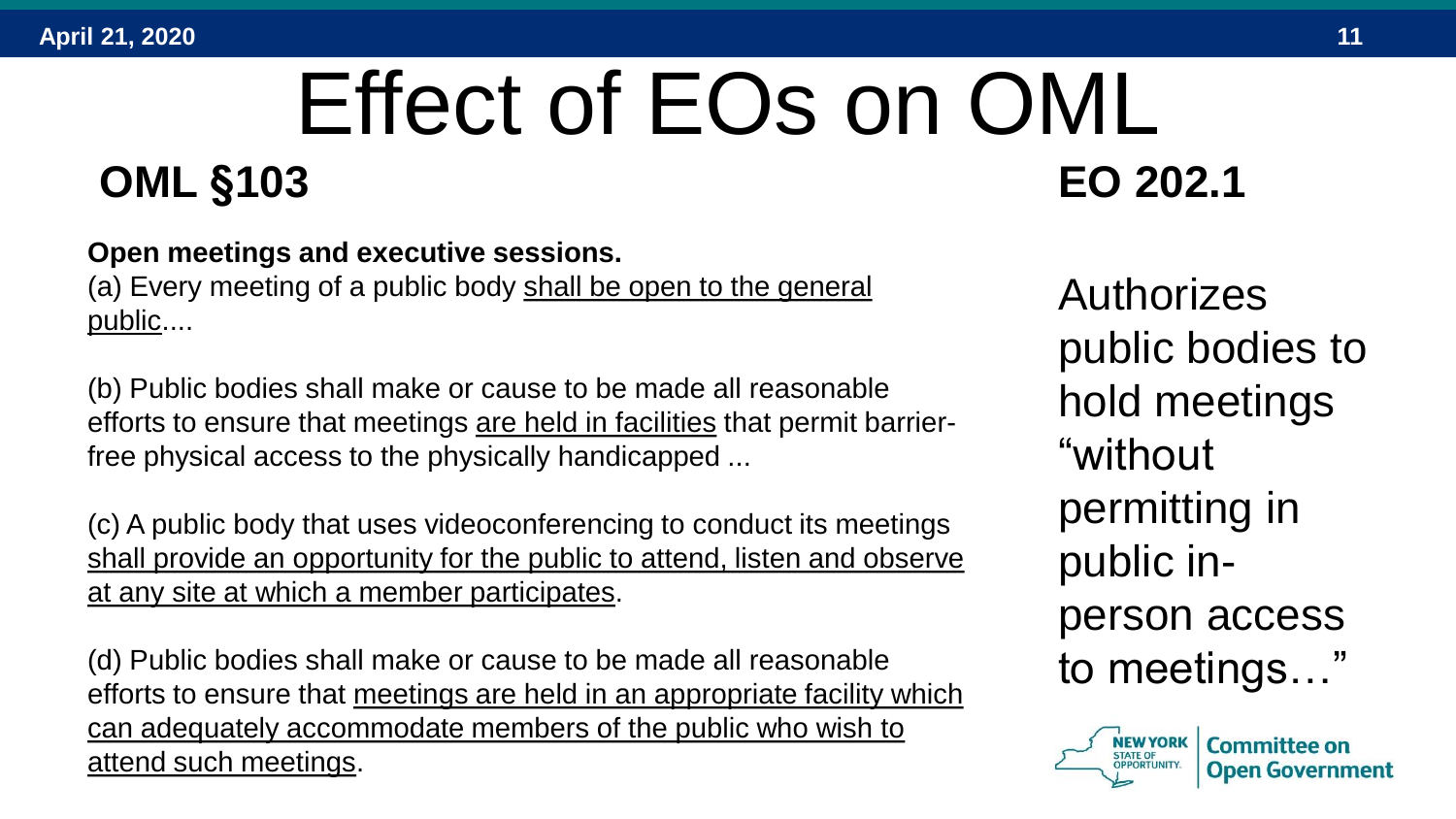# Effect of EOs on OML

#### **OML §104**

#### **Public notice.**

¶¶1, 2, & 6: requires notice of the time and place of a meeting

"4.If videoconferencing is used to conduct a meeting, the public notice for the meeting shall inform the public that videoconferencing will be used, identify the locations for the meeting, and state that the public has the right to attend the meeting at any of the locations."

**Executive Order 202.1**

Authorizes public bodies to hold meetings "without permitting in public in-person access to meetings...

In our view, if in-person attendance is barred by the public body in compliance with the Order, the Order suspends the body's obligation to identify the location from which members are participating and suspends the obligation to "state that the public has the right to attend the meeting at any of the locations."

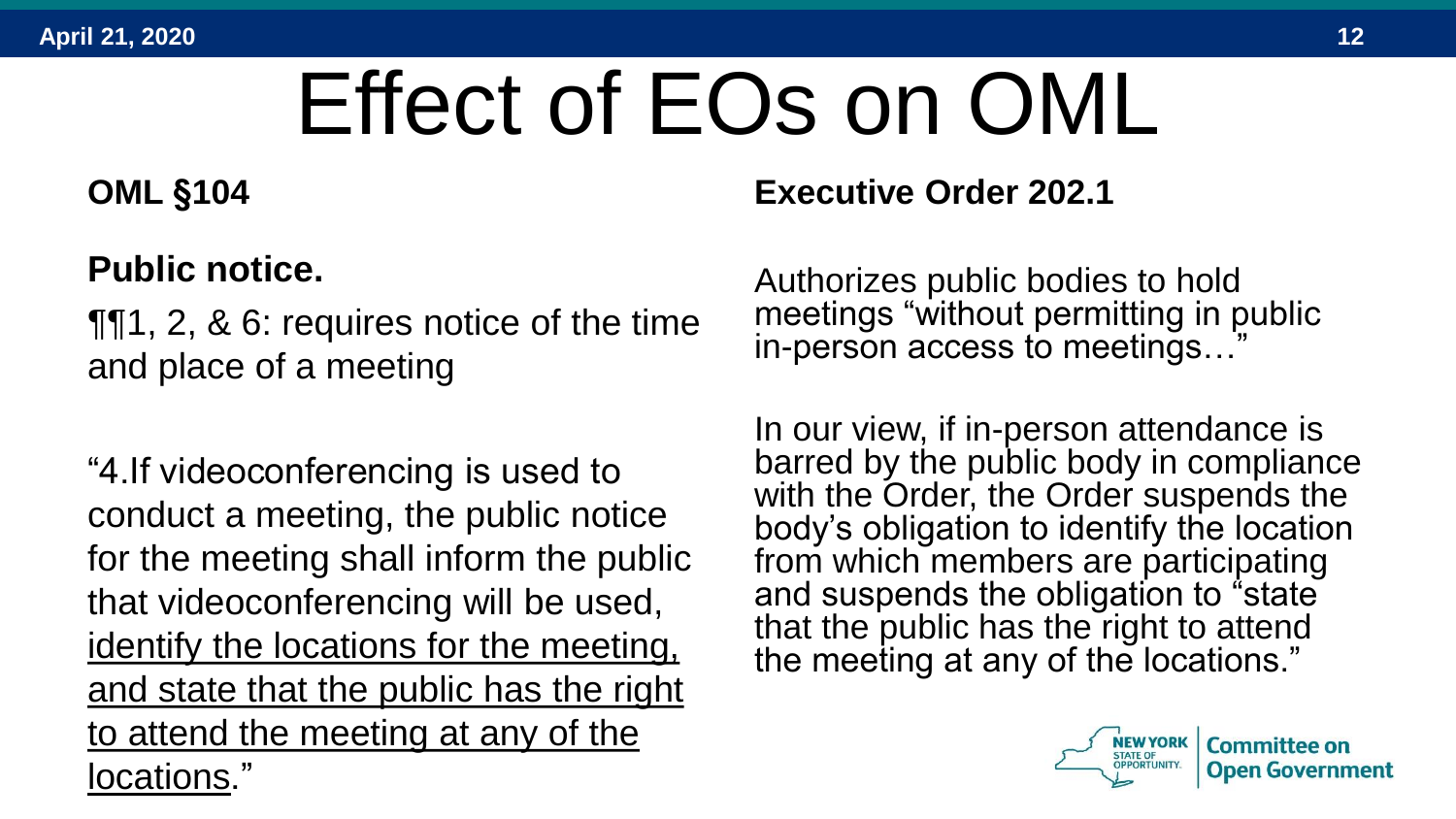# Effect of EOs on OML

Instead of providing a meeting location in the meeting notice, public bodies should provide instructions to the public for remotely accessing the meeting through teleconference, videoconference, webcast, broadcast, or some other similar mechanism.

Reminder: §104(5) of the OML states: "If a meeting will be streamed live over the internet, the public notice for the meeting shall inform the public of the internet address of the website streaming such meeting." This requirement is not suspended by the EO.

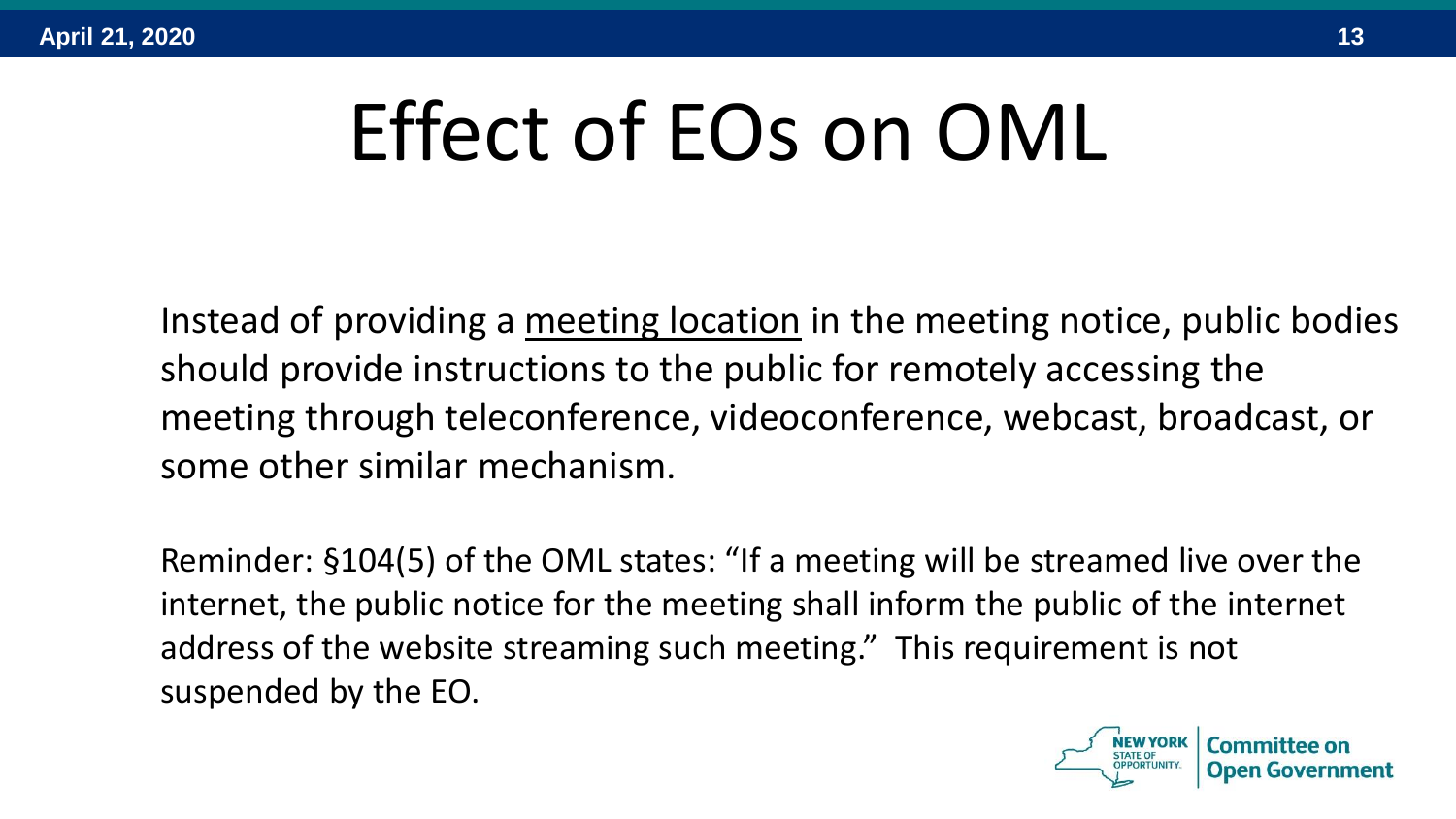# New Requirements

EO 202.1 suspends certain aspects of the OML, but also establishes new requirements for the duration of the Order:

- Must allow contemporaneous remote access to the public
- Public Bodies must record and *later transcribe* their meetings
	- Transcription does not have to be performed by a stenographer or professional service.
	- Can be performed by an employee or electronically by the remote access service.
	- No time limit for preparing the transcript.